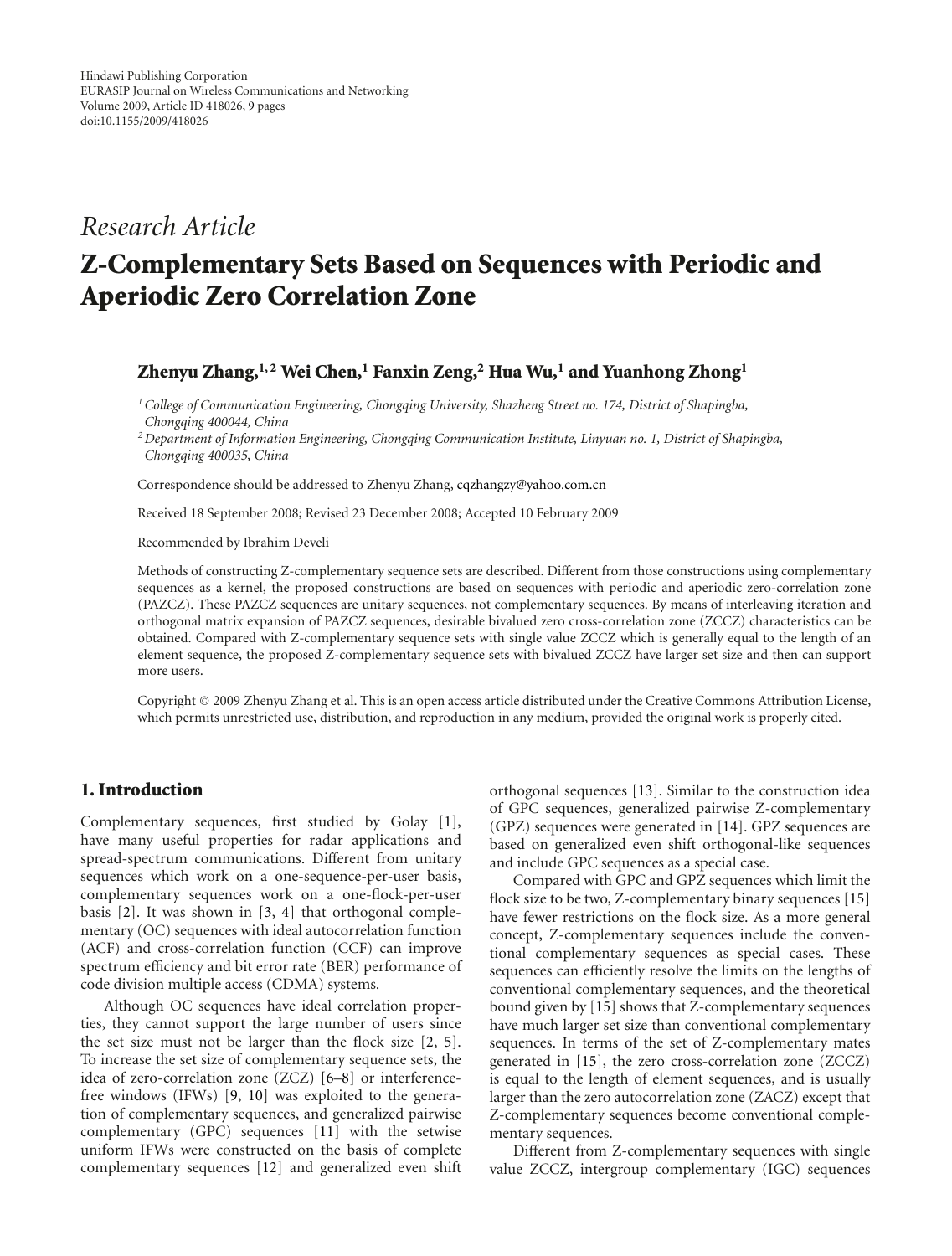[16] possess a bivalued ZCCZ. The IGC sequence set is divided into several sequence groups. CCFs of any two sequences from the same group are zero within an intragroup IFW, while CCFs of any two sequences from different groups are zero everywhere. According to the theoretical bound in [15], the set size of IGC sequences comes up to the maximum number. However, just like other complementary sequences, IGC sequences still use a complementary sequence set as a basic kernel, which limits the employment of unitary sequences in the construction of complementary sequences.

Actually, the idea of dividing a sequence set into multiple groups and hence obtaining bivalued ZCCZ first appears in [17] as mutually orthogonal sets of ZCZ sequences. Each of these sets is a ZCZ set, and any two sets are mutually orthogonal, which increases the number of available sequences for CDMA systems. Mutually orthogonal sets of ZCZ sequences can also be constructed in a new framework for constructing mutually orthogonal complementary sets and ZCZ sequences [18]. The framework involved characteristic matrices and mutually orthogonal Golay complementary sets (MOGCSs), and the required complete MOGCS in the framework was further studied on the basis of Reed-Muller codes in [19]. In comparison with MOGCS, GPC, Z-complementary sequences, IGC, and GPZ, it can be seen that mutually orthogonal sets of ZCZ sequences are unitary sequence sets, not complementary sequence sets.

This paper proposes methods to construct Zcomplementary sets based on a set of sequences with PAZCZ which is a set of unitary sequences. By means of orthogonal matrix expansion and interleaving operation, two novel sets of Z-complementary sequences can be generated from a basic kernel of a PAZCZ sequence set. As an extension for Z-complementary sequences with single value ZCCZ in [15], the presented Z-complementary sequences have a bivalued ZCCZ like IGC sequences and can come up to the maximal set size as long as the kernel of PAZCZ sequences comes up to the maximal set size in terms of the theoretical bound on ZCZ sequences in [20].

The paper is organized as follows. In Section 2, we briefly introduce the definitions and notations used in the present paper. By using a PAZCZ sequence set as a basic kernel, Sections 3 and 4 present two construction schemes of Z-complementary sequences on the basis of orthogonal matrix expansion and interleaving operation, respectively. Some potential applications of the proposed sequence sets are described in Section 5, and we conclude the paper in Section 6.

## **2. Preliminary Considerations**

Z-complementary sequences generally have larger set size than normal complementary sequences at the expense of correlation properties. Actually, a Z-complementary set can be considered to be a trade-off between correlation properties and set size. Although ideal correlation properties cannot be obtained, the CCFs and out-of-phase ACFs of Zcomplementary sequences are zero within a region around

the zero shift. Z-complementary sequences can be defined as follows.

Let *A* be a flock of complex-valued sequences with *N* element sequences of length *L*, written as  $A = \{A_i, 1 \le i \le N\}$ with each element sequence  $A_i = (A_i(0), A_i(1), \ldots, A_i(L))$ 1)). Then  $A = \{A_i, 1 \le i \le N\}$  is a Z-complementary sequence with flock size *N* if the sum  $\Psi_{A,A}(\tau)$  of the aperiodic out-of-phase ACFs of *N* element sequences are zero within a region, namely,

$$
\Psi_{A,A}(\tau) = \sum_{i=1}^{N} \psi_{A_i, A_i}(\tau) = \begin{cases} \sum_{i=1}^{N} E_{A_i}, & \tau = 0, \\ 0, & 1 \le |\tau| \le Z - 1, \end{cases}
$$
 (1)

where  $\psi_{A_i, A_i}(\tau)$  is the aperiodic ACF of element sequence  $A_i$ . The notations *Z* and *EAi* denote the length of ZCZ and the energy of element sequence *Ai*, respectively.

Let  $B = {B_i, 1 \le i \le N}$  be another Zcomplementary sequence with each element sequence  $B_i$  =  $(B_i(0), B_i(1), \ldots, B_i(L-1))$ . Then  $B = \{B_i, 1 \le i \le N\}$  is referred to as a Z-complementary mate of  $A = \{A_i, 1 \le i \le n\}$ *N*} if

$$
\Psi_{A,B}(\tau) = \sum_{i=1}^{N} \psi_{A_i, B_i}(\tau) = 0, \quad |\tau| \le Z - 1,
$$
 (2)

where Ψ*A*,*B*(*τ*) represents the sum of the aperiodic CCFs of *N* element sequences of *A* and *B*.  $\psi_{A_i, B_i}(\tau)$  denotes the aperiodic CCF of *Ai* and *Bi*, and is given by

$$
\psi_{A_i, B_i}(\tau) = \begin{cases}\n\sum_{l=0}^{L-1-\tau} A_i(l) B_i^*(l+\tau), & 0 \le \tau \le L-1, \\
\sum_{l=0}^{L-1+\tau} A_i(l-\tau) B_i^*(l), & 1-L \le \tau < 0, \\
0, & |\tau| \ge L,\n\end{cases} \tag{3}
$$

where the symbol  $*$  denotes a complex conjugate. When  $A_i =$ *B<sub>i</sub>*, the above definition becomes aperiodic ACF  $\psi_{A_i, A_i}(\tau)$ .

In addition to aperiodic correlation properties, periodic correlation properties are also important for system performance and should be analyzed as GPC, GPZ, and IGC sequences do. For two element sequences of *Ai* and *Bi*, their periodic CCF can be expressed as

$$
\phi_{A_i, B_i}(\tau) = \sum_{l=0}^{L-1} A_i(l) B_i^*(l+\tau), \quad 0 \le \tau \le L-1,
$$
 (4)

where  $l + \tau$  is performed modulo *L*. When  $A_i = B_i$ , the above definition becomes periodic ACF of *Ai*.

If any Z-complementary sequence in a set containing *M* Z-complementary sequences is a mate of other Z-complementary sequences in this set, then these Zcomplementary sequences compose a Z-complementary set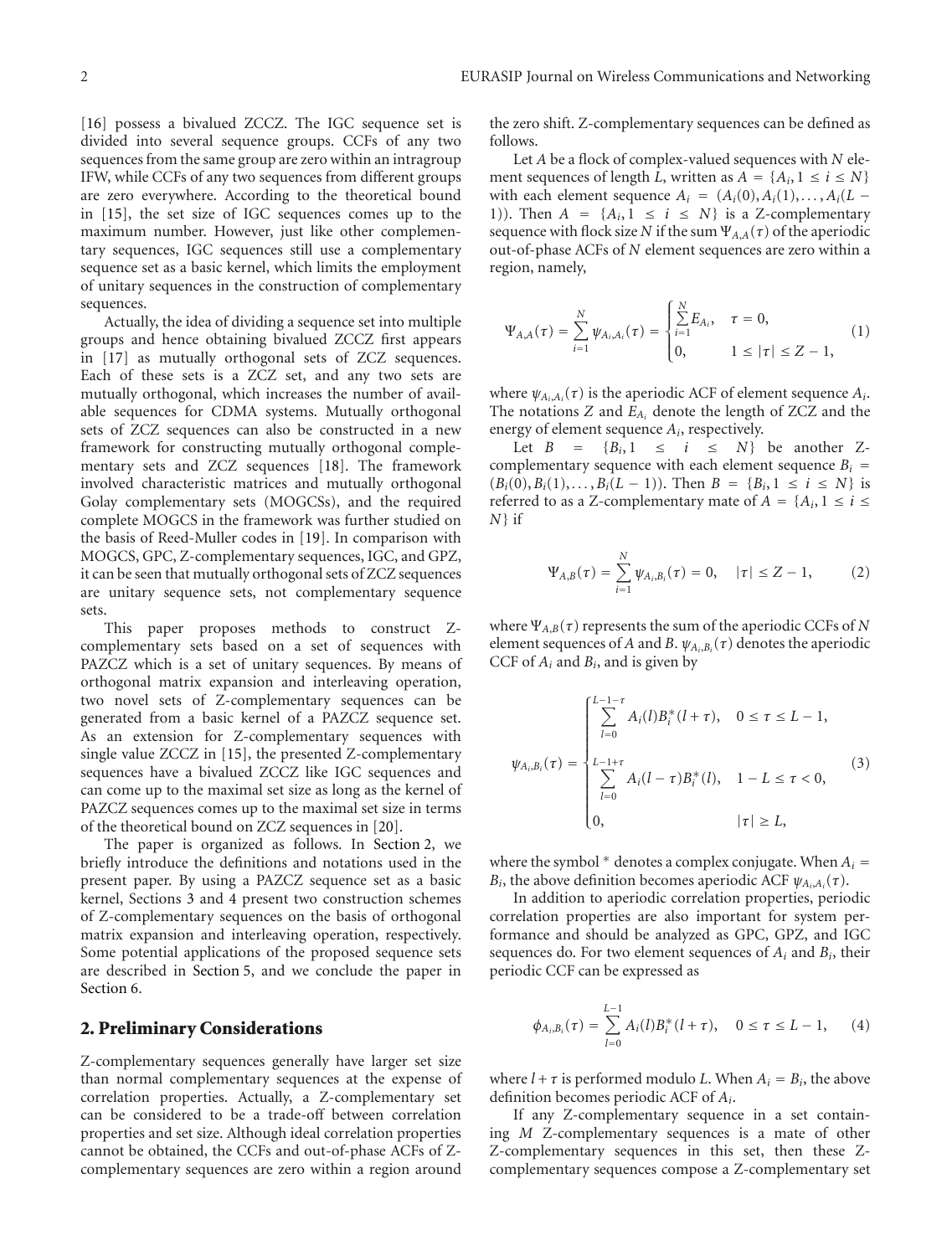with set size *M*. In terms of [15], the set size *M* is bounded by

$$
M \le N \left\lfloor \frac{L}{Z} \right\rfloor,\tag{5}
$$

where  $|L/Z|$  denotes the largest integer smaller than or equal to *L/Z*.

From (5), a Z-complementary set generally has larger set size than a conventional complementary set even if the conventional complementary set is complete. However, for the fixed processing gain and the length of ZCZ, the set size of a Z-complementary set is smaller than that of mutually orthogonal ZCZ sequence sets in [17–19] and is usually comparable to the set size of each set of mutually orthogonal ZCZ sequence sets without regard to correlation properties.

When a Z-complementary set is divided into several sequence groups, the set will have the bivalued ZCCZ characteristics like IGC sequences. We assume that a Zcomplementary set with set size *M*, flock size *N*, element sequence length *L*, and ZCZ length *Z*, contains *G* sequence groups, then the Z-complementary set can be denoted by *Z*-*CS*(*M*, *N*, *L*,*G*, *Z*).

According to the definition of Z-complementary sequences, a Z-complementary set becomes a conventional complementary set when  $Z = L$ , and becomes a PAZCZ set when  $N = 1$  in terms of the definition of PAZCZ sequences in [21, 22]. Then Z-complementary sequences include the conventional complementary sequences and PAZCZ sequences as special cases.

## **3. Sequence Construction Based on Orthogonal Matrix Expansion**

A new scheme for the construction of Z-complementary set is presented in this section. The constructed sequences have good correlation properties and large set size. To show the performance of the generated sequences, a construction example is given.

*3.1. The Construction Scheme.* The proposed construction uses an arbitrary PAZCZ sequence set as a basic kernel. By means of orthogonal matrix expansion, the bivalued ZCCZ characteristics can be obtained.

*Construction 1.* Given an arbitrary PAZCZ sequence set *S* with set size *K* and sequences length *L*, let *S* possess the ZCZ of one-sided length *Z* for periodic and aperiodic correlation functions. Then *S* can be denoted by  $Z-(K, L, Z)$  and be arranged in matrix form as follows:

$$
S = \begin{bmatrix} S_1 \\ S_2 \\ \vdots \\ S_K \end{bmatrix} = \begin{bmatrix} S_1(0) & S_1(1) & \cdots & S_1(L-1) \\ S_2(0) & S_2(1) & \cdots & S_2(L-1) \\ \vdots & \vdots & \ddots & \vdots \\ S_K(0) & S_K(1) & \cdots & S_K(L-1) \end{bmatrix} .
$$
 (6)

Let *H* be a  $U \times V$  orthogonal matrix given by

$$
H = \begin{bmatrix} h_{1,1} & h_{1,2} & \cdots & h_{1,V} \\ h_{2,1} & h_{2,2} & \cdots & h_{2,V} \\ \vdots & \vdots & \ddots & \vdots \\ h_{U,1} & h_{U,2} & \cdots & h_{U,V} \end{bmatrix}, \qquad (7)
$$

where any two distinct rows are orthogonal each other, and  $U \leq V$  (generally  $U = V$ ). Each entry is a complex number with unity amplitude. Then

$$
C = H \otimes S = \begin{bmatrix} h_{1,1}S & h_{1,2}S & \cdots & h_{1,V}S \\ h_{2,1}S & h_{2,2}S & \cdots & h_{2,V}S \\ \vdots & \vdots & \ddots & \vdots \\ h_{U,1}S & h_{U,2}S & \cdots & h_{U,V}S \end{bmatrix},
$$
 (8)

is a Z-complementary set *Z*-*CS*(*UK*,*V*, *L*, *U*, *Z*), where the notation ⊗ denotes Kronecker product.

The set *C* is divided into *U* sequence groups. In the matrix of (8), each row

$$
\begin{bmatrix} h_{u,1}S & h_{u,2}S & \cdots & h_{u,V}S \end{bmatrix}
$$
  
= 
$$
\begin{bmatrix} h_{u,1}S_1 & h_{u,2}S_1 & \cdots & h_{u,V}S_1 \\ h_{u,1}S_2 & h_{u,2}S_2 & \cdots & h_{u,V}S_2 \\ \vdots & \vdots & \ddots & \vdots \\ h_{u,1}S_K & h_{u,2}S_K & \cdots & h_{u,V}S_K \end{bmatrix}, \quad (1 \le u \le U)
$$
  
(9)

becomes a group, and each group consists of *K* sequences with each sequence containing *V* element sequences of length *L*. Then the constructed Z-complementary set *C* consists of *UK* Z-complementary sequences, and the ((*u* −  $1$ ) $K + k$ )th *Z*-complementary sequence which is also referred to as the *k*th Z-complementary sequence in the *u*th group can be denoted by  $C_{u,k} = \{h_{u,1}S_k, \ldots, h_{u,v}S_k, \ldots, h_{u,v}S_k\},\}$ where  $1 \le u \le U$ ,  $1 \le v \le V$ ,  $1 \le k \le K$ , and  $h_{u,v}S_k = (h_{u,v}S_k(0), h_{u,v}S_k(1), \ldots, h_{u,v}S_k(L-1))$  denotes the *v*th element sequence of *Cu*,*k*.

When  $U = V = 1$ , the above Z-complementary set becomes the PAZCZ sequence set *Z*-(*K*, *L*, *Z*). Therefore,  $Z-(K, L, Z)$  is a special case of the constructed Z-complementary set and can be also denoted by *Z*-*CS*(*K*, 1, *L*, 1, *Z*).

*3.2. Correlation Properties of the Constructed Set.* The aperiodic and periodic correlation properties of the designed set *C* in Construction 1 satisfy the following theorem.

**Theorem 1.** *The generated Z-complementary set C in Construction 1 has bivalued ZCCZ. The ZCCZ of any two sequences in a group is equal to Z, and the ZCCZ of any two sequences from different groups is equal to L, that is, sequences from different groups are completely complementary. The ZACZ of*  $the set C is Z$ .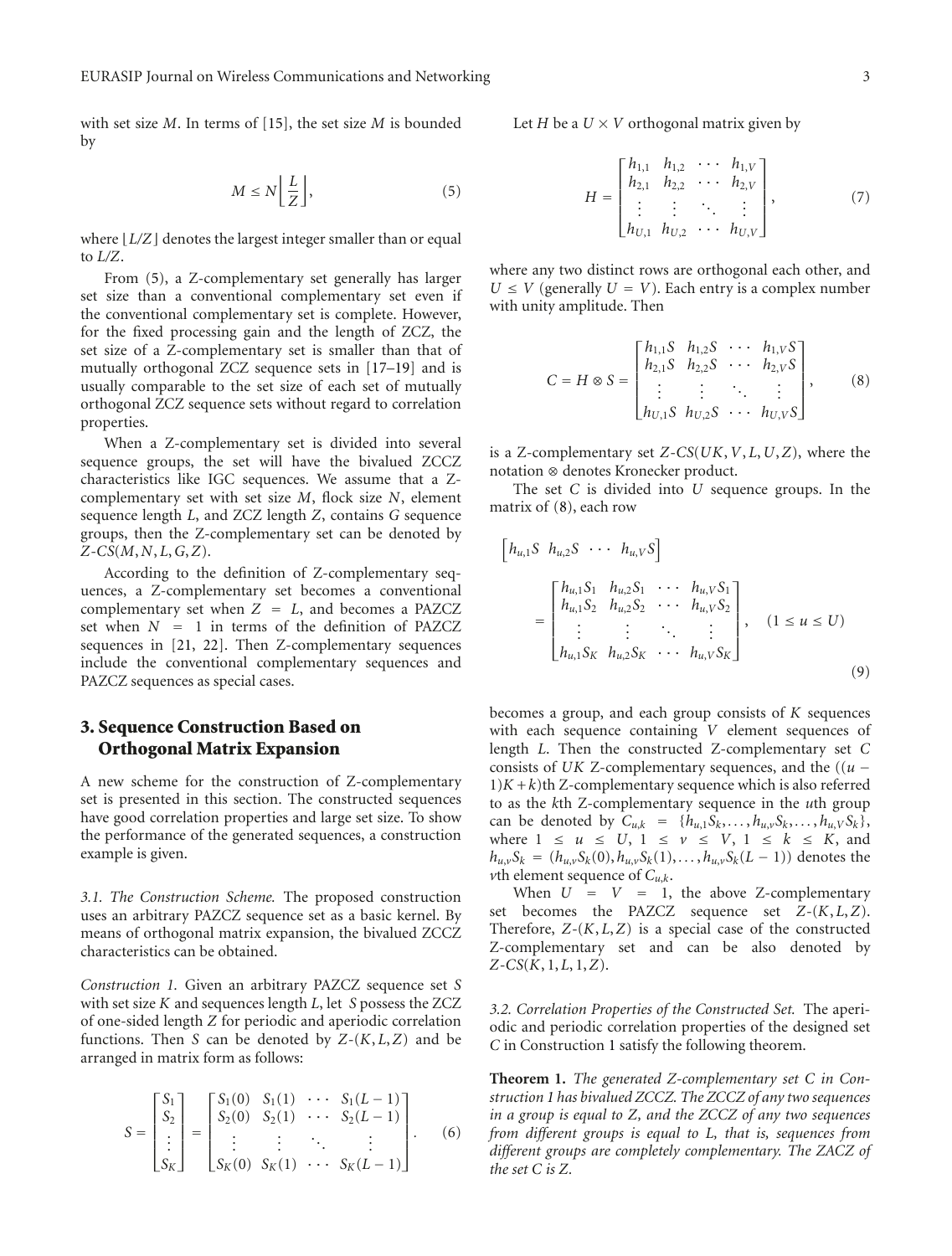

Figure 1: The distribution of aperiodic ACF and CCF values of Zcomplementary set *Z*-*CS*(8, 2, 8, 2, 2). (a) ACF of Z-complementary sequence  $C_{1,1}$ ; (b) intragroup CCF of  $C_{1,1}$  and  $C_{1,2}$ ; (c) intergroup CCF.

*Proof.* We first consider aperiodic correlation properties. Let  $C_{u_1,k_1} = \{h_{u_1,1}S_{k_1}, h_{u_1,2}S_{k_1}, \ldots, h_{u_1,V}S_{k_1}\}\$  and  $C_{u_2,k_2}$  ${h_{u_2,1}S_{k_2}, h_{u_2,2}S_{k_2}, \ldots, h_{u_2,V}S_{k_2}}$  be any two Z-complementary sequences of the constructed Z-complementary set *C*, where  $1 \leq u_1, u_2 \leq U$  and  $1 \leq k_1, k_2 \leq K$ . Then the aperiodic correlation function of  $C_{u_1,k_1}$  and  $C_{u_2,k_2}$  is given by

$$
\Psi_{C_{u_1,k_1},C_{u_2,k_2}}(\tau) = \sum_{\nu=1}^{V} \psi_{h_{u_1,\nu}S_{k_1},h_{u_2,\nu}S_{k_2}}(\tau)
$$
\n
$$
= \psi_{S_{k_1},S_{k_2}}(\tau) \cdot \sum_{\nu=1}^{V} h_{u_1,\nu} h_{u_2,\nu}^*,
$$
\n(10)

For (10), when  $u_1 = u_2$  and  $k_1 = k_2$ ,  $\Psi_{C_{u_1,k_1},C_{u_1,k_1}}(\tau)$ becomes ACF of  $\{h_{u_1,1}S_{k_1}, h_{u_1,2}S_{k_1}, \ldots, h_{u_1,V}S_{k_1}\}\$  and is equal to  $V \cdot \psi_{S_{k_1}, S_{k_1}}(\tau)$ . Then the ZACZ of set *C* is the same as one of the PAZCZ set *S* and is *Z*.

When  $u_1 = u_2$  and  $k_1 \neq k_2$ , (10) represents CCF of two sequences from the same group, namely, intragroup CCF. We have  $\Psi_{C_{u_1,k_1},C_{u_1,k_2}}(\tau) = V \cdot \psi_{S_{k_1},S_{k_2}}(\tau)$ . Then the intragroup ZCCZ of set *C* is the same as the ZCCZ of the PAZCZ set *S* and is *Z*.

When  $u_1 \neq u_2$ , (10) denotes CCF of two sequences from different groups, namely, intergroup CCF. Due to the

orthogonality of matrix *H*, we have  $\sum_{\nu=1}^{V} h_{u_1,\nu} h_{u_2,\nu}^* = 0$ , and then  $\Psi_{C_{u_1,k_1},C_{u_2,k_2}}(\tau)=0.$ 

According to the above analysis, the aperiodic correlation properties of the constructed sequences satisfy Theorem 1. Similar to aperiodic correlation properties, periodic correlation properties can be easily analyzed, and the corresponding proof is omitted.  $\Box$ 

In terms of Theorem 1, it is obvious that the constructed Z-complementary sequences have better correlation properties than unitary sequences, such as m-sequence and gold sequences. In addition, for the same intragroup ZCCZ, the Z-complementary set with bivalued ZCCZ has larger intergroup ZCCZ than mutually orthogonal ZCZ sequence sets, since the generated Z-complementary set has ideal intergroup cross-correlation properties while a sequence from one set of mutually orthogonal ZCZ sequence sets is usually nonorthogonal to a sequence from another set for nonzero shifts. Compared with the idea of large ZCZ set with smaller subsets of larger ZCZ than the original set [18, 19], the intergroup ZCCZ of the constructed Z-complementary set with bivalued ZCCZ is usually larger than its intragroup ZCCZ.

*3.3. Set Size of the Constructed Set.* We assume that the PAZCZ sequence set  $Z-(K, L, Z)$  has the maximum set size in terms of the theoretical bound in [20], namely,  $K = L/Z$ . Then it is obvious that the constructed Z-complementary set *Z*-*CS*(*UK*,*V*, *L*, *U*, *Z*) has the maximum set size in terms of (5) as long as  $U = V$ , in which case the set size of *Z*-*CS*(*UK*,*V*, *L*, *U*, *Z*) is *K* times large as that of conventional complete complementary set like complete MOGCS.

*3.4. An Example.* We use a ternary PAZCZ sequence set *Z*-(4, 8, 2) in [22] as a basic kernel which is given by

$$
S = \begin{bmatrix} S_1 \\ S_2 \\ S_3 \\ S_4 \end{bmatrix} = \begin{bmatrix} 0 & + & 0 & + & 0 & - \\ 0 & + & 0 & + & 0 & - \\ 0 & + & 0 & - & 0 & + \\ 0 & + & 0 & - & 0 & + & 0 \\ 0 & + & 0 & - & 0 & - & 0 & - \end{bmatrix} . \tag{11}
$$

Let *H* be a  $2 \times 2$  Walsh-Hadamard matrix and be expressed as  $H = [\begin{array}{cc} + & + \\ + & - \end{array}]$ .

According to Construction 1, we can generate a Zcomplementary set *Z*-*CS*(8, 2, 8, 2, 2) as follows:

$$
C = \begin{bmatrix} C_{1,1} \\ C_{1,2} \\ C_{1,3} \\ C_{1,4} \\ C_{2,1} \\ C_{2,2} \\ C_{2,3} \\ C_{2,4} \end{bmatrix} = \begin{bmatrix} 0+0+0+0-, & 0+0+0+0- \\ 0+0+0-0+, & 0+0+0-0+ \\ 0+0-0+0+, & 0+0-0+0+ \\ 0+0-0-0-, & 0+0-0-0-0- \\ 0+0+0+0-, & 0-0-0+0+0- \\ 0+0-0+0+, & 0-0+0-0-0- \\ 0+0-0+0+, & 0-0+0+0+ \end{bmatrix} . \quad (12)
$$

The constructed Z-complementary set *C* has maximum set size in terms of (5). Figure 1 shows aperiodic correlation properties of the constructed Z-complementary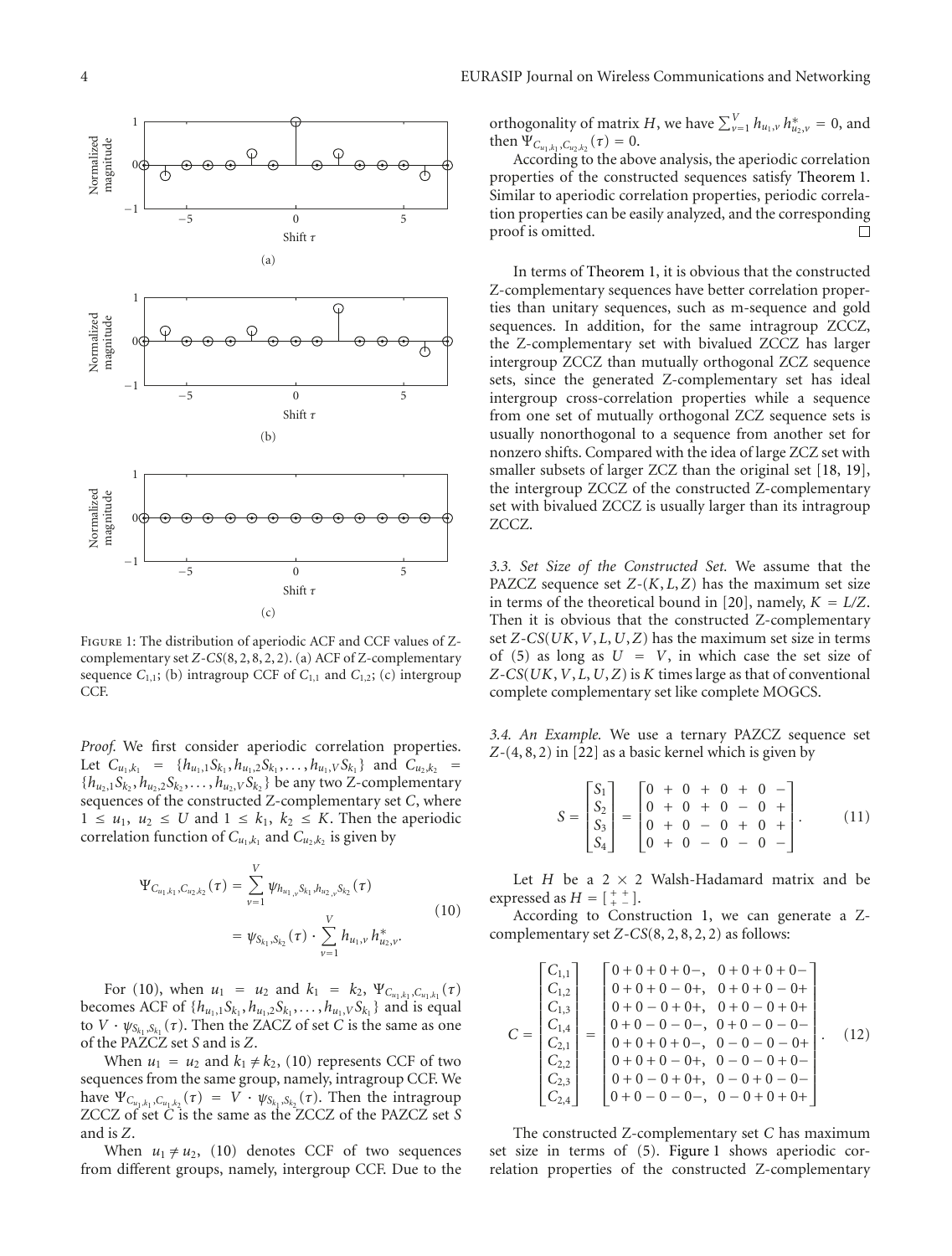set *Z*-*CS*(8, 2, 8, 2, 2). It is obvious that the generated set has bivalued ZCCZ characteristics. In this example, the intragroup ZCCZ is 2, and the intergroup ZCCZ is 8.

## **4. Sequence Construction Based on Interleaving Iteration**

According to Construction 1, the orthogonal matrix expansion method assures that the generated Z-complementary sequences from different groups are completely complementary. However, this method cannot increase the ZACZ and intragroup ZCCZ which are the same as the ZCZ of a basic PAZCZ set kernel. In order to obtain larger ZCZ than one of a basic PAZCZ set kernel, the interleaving method is used to construct Z-complementary sets in this section.

*4.1. The Iterative Construction.* The interleaving operation is a significant expansion method and has wide applications to constructions of conventional complementary sequences [5, 23]. In [15], the bit-interleaved operation can be used to lengthen the element sequences of a single Z-complementary sequence, and then a new Z-complementary sequence can be obtained from a shorter Z-complementary sequence. Compared with the interleaving method for a single Zcomplementary sequence in [15], we generate a novel Zcomplementary set by interleaving an arbitrary PAZCZ set kernel which is a unitary sequence set. Different from the results with single value ZCCZ in [5, 15, 23], the constructed Z-complementary set with multiple sequence groups has bivalued ZCCZ characteristics while its ZACZ and intragroup ZCCZ can be increased by the iterative procedure of the interleaving operation.

*Construction 2.* Let *S* be an arbitrary PAZCZ sequence set *Z*-(*K*, *L*, *Z*) which is denoted by

$$
S = \begin{bmatrix} S_1 \\ S_2 \\ \vdots \\ S_K \end{bmatrix} = \begin{bmatrix} S_1(0) & S_1(1) & \cdots & S_1(L-1) \\ S_2(0) & S_2(1) & \cdots & S_2(L-1) \\ \vdots & \vdots & \ddots & \vdots \\ S_K(0) & S_K(1) & \cdots & S_K(L-1) \end{bmatrix} . \tag{13}
$$

Given the iterative origin  $\Delta^{(0)} = S$ , then the set  $\Delta^{(n)}$  of the *n*th iteration ( $n \geq 1$ ) is obtained by

$$
\Delta^{(n)} = \begin{bmatrix} \Delta^{(n-1)} \odot \Delta^{(n-1)} & \left( -\Delta^{(n-1)} \right) \odot \Delta^{(n-1)} \\ \left( -\Delta^{(n-1)} \right) \odot \Delta^{(n-1)} & \Delta^{(n-1)} \odot \Delta^{(n-1)} \end{bmatrix},\tag{14}
$$

where −Δ represents the matrix whose *ij*th entry is the *ij*th negation of  $\Delta$ , and  $\Delta_1 \odot \Delta_2$  denotes the bit-interleaved operation between  $\Delta_1$  and  $\Delta_2$ . Then the set  $\Delta^{(n)}$  in matrix form is a Z-complementary set *Z*-*CS*(2*nK*, 2*<sup>n</sup>*, 2*nL*, 2*<sup>n</sup>*, 2*nZ*).

Each row of the set  $\Delta^{(n)}$  in matrix form is a Zcomplementary sequence. After *n* iterations, there are 2*nK* Z-complementary sequences in total. These sequences are divided into 2*<sup>n</sup>* groups with each group containing *K* Zcomplementary sequences. The sequences from the  $((r -$ 1) $K + 1$ )th row to the *rK*th row in  $\Delta^{(n)}$  compose the *r*th group, where  $1 \leq r \leq 2^n$ . The *s*th element sequence of the *k*th Z-complementary sequence in the *r*th group for  $\Delta^{(n)}$  can be denoted by  $\Delta_{r,k,s}^{(n)}$ , where  $1 \leq r, s \leq 2^n$  and  $1 \leq k \leq K$ .

In comparison with the interleaving operation in [15], the proposed method in Construction 2 can generate multiple sequence groups and obtain larger set size, which guarantees that the CDMA systems using such Z-complementary sets can accommodate more users.

#### *4.2. Correlation Properties of the Constructed Set*

**Theorem 2.** *The generated Z-complementary set C in Construction 2 has bivalued ZCCZ. Intergroup ZCCZ is* 2*nL, that is, sequences from different groups are completely complementary. Both of ZACZ and intragroup ZCCZ are equal to* 2*nZ.*

*Proof.* We first consider aperiodic correlation properties. Let  $\Delta^{(1)}_{r_1,k_1}$  and  $\Delta^{(1)}_{r_2,k_2}$  denote the *k*<sub>1</sub>th Z-complementary sequence in the *r*1th group and the *k*2th Z-complementary sequence in the *r*<sub>2</sub>th group for  $\Delta^{(1)}$ , respectively, where  $1 \le r_1$ ,  $r_2 \le 2$  and  $1 \le k_1, k_2 \le K.$ 

According to (14), when  $r_1 = r_2$ , the aperiodic correlation function of  $\Delta^{(1)}_{r_1,k_1}$  and  $\Delta^{(1)}_{r_1,k_2}$  can be given by

$$
\Psi_{\Delta_{r_1,k_1}^{(1)},\Delta_{r_1,k_2}^{(1)}}(\tau^{(1)}) = \psi_{S_{k_1} \otimes S_{k_1},S_{k_2} \otimes S_{k_2}}(\tau^{(1)}) + \psi_{(-S_{k_1}) \otimes S_{k_1},(-S_{k_2}) \otimes S_{k_2}}(\tau^{(1)}),
$$
\n(15)

where  $\tau^{(m)}$  denotes the chip index of the correlation function of  $\Delta^{(m)}$ . Equation (15) is the ACF of  $\Delta^{(1)}$  when  $k_1 = k_2$  and is the intragroup CCF of  $\Delta^{(1)}$  when  $k_1 \neq k_2$ .

For (15), when  $\tau^{(1)}$  is an even number and is denoted by  $\tau^{(1)} = 2\tau^{(0)}$ , where  $-(L - 1) \le \tau^{(0)} \le L - 1$ , we have

$$
\Psi_{\Delta_{r_1,k_1}^{(1)},\Delta_{r_1,k_2}^{(1)}}(2\tau^{(0)}) = [2\psi_{S_{k_1},S_{k_2}}(\tau^{(0)})] \n+ [\psi_{-S_{k_1},-S_{k_2}}(\tau^{(0)}) + \psi_{S_{k_1},S_{k_2}}(\tau^{(0)})] \n= 4\psi_{S_{k_1},S_{k_2}}(\tau^{(0)}).
$$
\n(16)

When  $\tau^{(1)}$  is an odd number and is denoted by  $\tau^{(1)}$  =  $2\tau^{(0)} + 1$ , where  $-(L - 1) \le \tau^{(0)} \le L - 1$ , we have

$$
\Psi_{\Delta_{r_1,k_1}^{(1)},\Delta_{r_1,k_2}^{(1)}}(2\tau^{(0)}+1)
$$
\n
$$
= [\psi_{S_{k_1},S_{k_2}}(\tau^{(0)}) + \psi_{S_{k_1},S_{k_2}}(\tau^{(0)}+1)]
$$
\n
$$
+ [\psi_{-S_{k_1},S_{k_2}}(\tau^{(0)}) + \psi_{S_{k_1},-S_{k_2}}(\tau^{(0)}+1)]
$$
\n
$$
= [\psi_{S_{k_1},S_{k_2}}(\tau^{(0)}) + \psi_{S_{k_1},S_{k_2}}(\tau^{(0)}+1)]
$$
\n
$$
+ [-\psi_{S_{k_1},S_{k_2}}(\tau^{(0)}) - \psi_{S_{k_1},S_{k_2}}(\tau^{(0)}+1)]
$$
\n
$$
= 0.
$$
\n(17)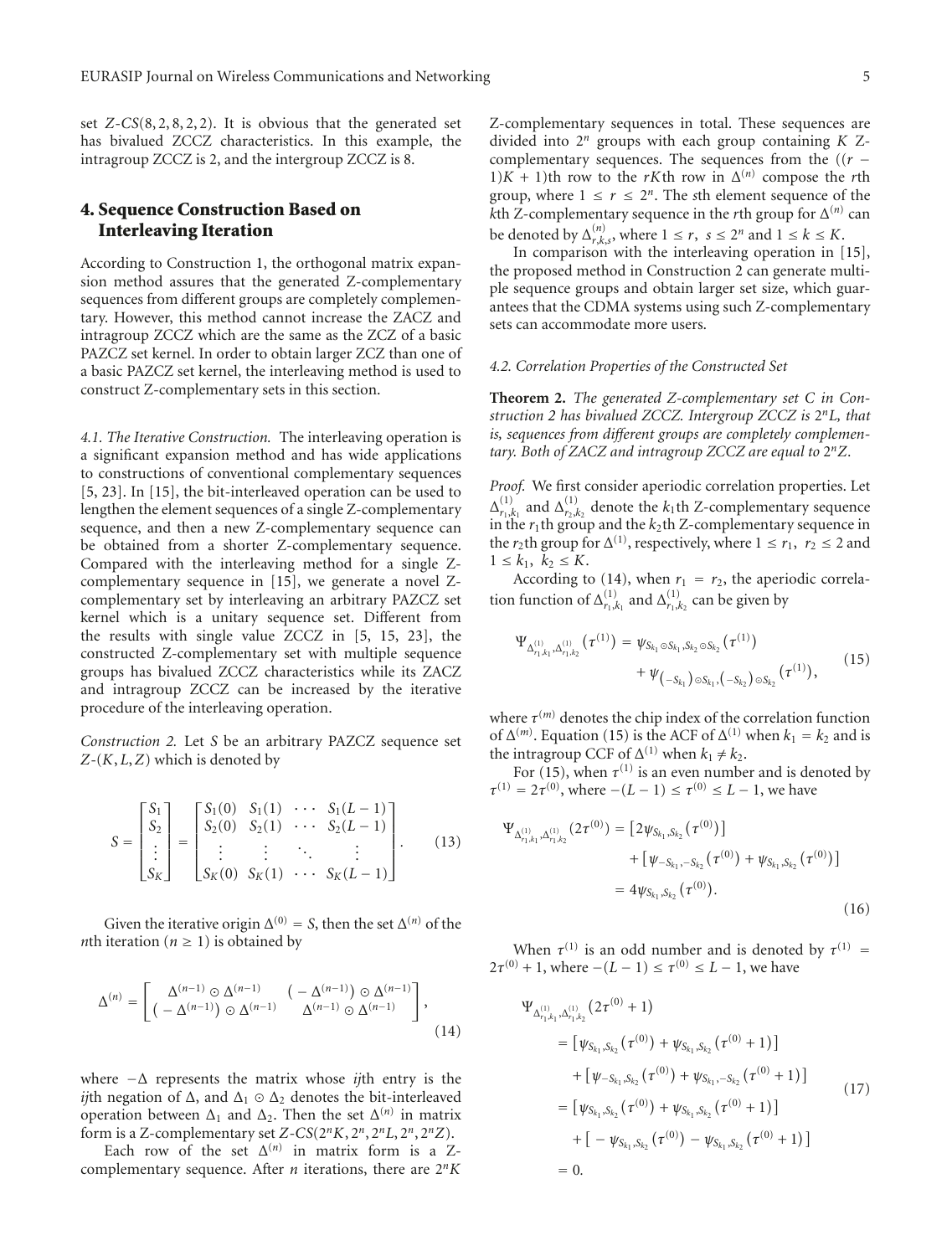When  $r_1 \neq r_2$ , the correlation function of  $\Delta^{(1)}_{r_1,k_1}$  and  $\Delta^{(1)}_{r_2,k_2}$ becomes the intergroup CCF of  $\Delta^{(1)}$  and can be given by

$$
\Psi_{\Delta_{r_1,k_1}^{(1)},\Delta_{r_2,k_2}^{(1)}}(\tau^{(1)}) = \psi_{S_{k_1} \circ S_{k_1},(-S_{k_2}) \circ S_{k_2}}(\tau^{(1)}) + \psi_{(-S_{k_1}) \circ S_{k_1},S_{k_2} \circ S_{k_2}}(\tau^{(1)}).
$$
\n(18)

Similar to the analysis of (15), we calculate (18) in terms of  $\tau^{(1)} = 2\tau^{(0)}$  and  $\tau^{(1)} = 2\tau^{(0)} + 1$ . When  $\tau^{(1)} = 2\tau^{(0)}$ , we have

$$
\Psi_{\Delta_{r_1,k_1}^{(1)},\Delta_{r_2,k_2}^{(1)}}(2\tau^{(0)})
$$
\n
$$
= [\psi_{S_{k_1},-S_{k_2}}(\tau^{(0)}) + \psi_{S_{k_1},S_{k_2}}(\tau^{(0)})]
$$
\n
$$
+ [\psi_{-S_{k_1},S_{k_2}}(\tau^{(0)}) + \psi_{S_{k_1},S_{k_2}}(\tau^{(0)})]
$$
\n
$$
= [-\psi_{S_{k_1},S_{k_2}}(\tau^{(0)}) + \psi_{S_{k_1},S_{k_2}}(\tau^{(0)})]
$$
\n
$$
+ [-\psi_{S_{k_1},S_{k_2}}(\tau^{(0)}) + \psi_{S_{k_1},S_{k_2}}(\tau^{(0)})]
$$
\n
$$
= 0.
$$
\n(19)

When  $\tau^{(1)} = 2\tau^{(0)} + 1$ , we have

$$
\Psi_{\Delta_{r_1,k_1}^{(1)},\Delta_{r_2,k_2}^{(1)}}(2\tau^{(0)}+1)
$$
\n
$$
= [\psi_{S_{k_1},-S_{k_2}}(\tau^{(0)}) + \psi_{S_{k_1},S_{k_2}}(\tau^{(0)}+1)]
$$
\n
$$
+ [\psi_{S_{k_1},S_{k_2}}(\tau^{(0)}) + \psi_{-S_{k_1},S_{k_2}}(\tau^{(0)}+1)]
$$
\n
$$
= [-\psi_{S_{k_1},S_{k_2}}(\tau^{(0)}) + \psi_{S_{k_1},S_{k_2}}(\tau^{(0)}+1)]
$$
\n
$$
+ [\psi_{S_{k_1},S_{k_2}}(\tau^{(0)}) - \psi_{S_{k_1},S_{k_2}}(\tau^{(0)}+1)]
$$
\n
$$
= 0.
$$
\n(20)

From (19)-(20), we can obtain that intergroup CCF (where  $r_1 \neq r_2$ ) of  $\Delta^{(1)}$  is zero. From (16)-(17), the odd-shift ACF (where  $r_1 = r_2$  and  $k_1 = k_2$ ) and intragroup CCF (where  $r_1 = r_2$  and  $k_1 \neq k_2$ ) of  $\Delta^{(1)}$  are zero, while the even-shift ACF and intragroup CCF of  $\Delta^{(1)}$  are determined by the ACF and CCF of  $\Delta^{(0)} = S$ , respectively. Thus, at the *n*th iteration, we have

$$
\Psi_{\Delta_{r_1,k_1,\Delta_{r_2,k_2}}^{(n)}(\tau^{(n)})} = \begin{cases} 4^n \psi_{S_{k_1},S_{k_2}}(\tau^{(0)}), & \tau^{(n)} = 2^n \tau^{(0)}, r_1 = r_2, \\ 0, & \text{otherwise}, \end{cases}
$$
 (21)

where  $1 \le r_1$ ,  $r_2 \le 2^n$  and  $1 \le k_1$ ,  $k_2 \le K$ .

Since  $\psi_{S_{k_1},S_{k_2}}(\tau^{(0)}) = 0, |\tau^{(0)}| \le Z - 1$  (where  $k_1 \neq k_2$ ) and  $\psi_{S_k, S_k}(\tau^{(0)}) = 0, 1 \leq |\tau^{(0)}| \leq Z - 1$ , we have

$$
\Psi_{\Delta_{r_1,k_1}^{(n)},\Delta_{r_1,k_2}^{(n)}}(\tau^{(n)})=0, \quad |\tau^{(n)}| \le 2^n Z-1, \ k_1 \ne k_2, \quad (22)
$$

$$
\Psi_{\Delta_{r_1,k_1}^{(n)},\Delta_{r_1,k_1}^{(n)}}(\tau^{(n)})=0, \quad 1 \leq |\tau^{(n)}| \leq 2^n Z-1. \tag{23}
$$

From (19), (20), (22), and (23), we have proved that the aperiodic correlation properties of the constructed sequences in Construction 2 satisfy Theorem 2. For periodic correlation properties, similar analysis can be easily obtained, and the corresponding proof is omitted.  $\Box$ 

*4.3. Set Size of the Constructed Set.* Similar to Construction 1, when the PAZCZ sequence set *Z*-(*K*, *L*, *Z*) has the maximum set size (namely,  $K = L/Z$ ), the constructed Zcomplementary set *Z*-*CS*(2*nK*, 2*<sup>n</sup>*, 2*nL*, 2*<sup>n</sup>*, 2*nZ*) in Construction 2 has the maximum set size in terms of (5).

*4.4. An Example.* The ternary PAZCZ sequence set *Z*-(4, 8, 2) in the example of Construction 1 is still used as a basic kernel. According to Construction 2, the Z-complementary set *Z*-*CS*(8, 2, 16, 2, 4) can be generated when  $n = 1$  in (14). The constructed set comes up to the theoretical bound in (5) and can be given by

Δ(1) <sup>=</sup> ⎡ Δ(1) ⎤ ⎢ ⎢ ⎢ ⎢ ⎢ ⎢ ⎢ ⎢ ⎢ ⎢ ⎢ ⎢ ⎢ ⎢ ⎢ ⎣ 1,1 Δ(1) 1,2 Δ(1) 1,3 Δ(1) 1,4 Δ(1) 2,1 Δ(1) 2,2 Δ(1) 2,3 Δ(1) 2,4 ⎥ ⎥ ⎥ ⎥ ⎥ ⎥ ⎥ ⎥ ⎥ ⎥ ⎥ ⎥ ⎥ ⎥ ⎥ ⎦ = ⎡ ⎢ ⎢ ⎢ ⎢ ⎢ ⎢ ⎢ ⎢ ⎢ ⎢ ⎢ ⎢ ⎣ 00 + +00 + +00 + +00 − −, 00 − +00 − +00 − +00 + − 00 + +00 + +00 − −00 + +, 00 − +00 − +00 + −00 − + 00 + +00 − −00 + +00 + +, 00 − +00 + −00 − +00 − + 00 + +00 − −00 − −00 − −, 00 − +00 + −00 + −00 + − 00 − +00 − +00 − +00 + −, 00 + +00 + +00 + +00 − − 00 − +00 − +00 + −00 − +, 00 + +00 + +00 − −00 + + 00 − +00 + −00 − +00 − +, 00 + +00 − −00 + +00 + + 00 − +00 + −00 + −00 + −, 00 + +00 − −00 − −00 − − ⎤ ⎥ ⎥ ⎥ ⎥ ⎥ ⎥ ⎥ ⎥ ⎥ ⎥ ⎥ ⎥ ⎦ *.* (24)

Different from Z-complementary sets on the basis of the interleaving method in [15], the constructed set  $\Delta^{(1)}$ is divided into two groups, namely,  $\{\Delta_{1,1}^{(1)}, \ldots, \Delta_{1,4}^{(1)}\}$  and  $\{\Delta_{2,1}^{(1)}, \ldots, \Delta_{2,4}^{(1)}\}$ . As a result, the set size is increased from 4 to 8 after iterating once. To compare with the designed Zcomplementary set in Construction 1, we give Figure 2 which shows aperiodic correlation properties of *Z*-*CS*(8, 2, 16, 2, 4). From Figure 2, we can see that Construction 2 provides bivalued ZCCZ characteristics like Construction 1. However,

the generated Z-complementary set in terms of Construction 2 has larger ZACZ and intragroup ZCCZ. At the first iteration, both of the ZACZ and intragroup ZCCZ are 4, and this value is as two times large as the ZCZ of *Z*-(4, 8, 2).

## **5. Applications**

Compared with PAZCZ sequence sets, the proposed Zcomplementary sets in this paper have bivalued ZCCZ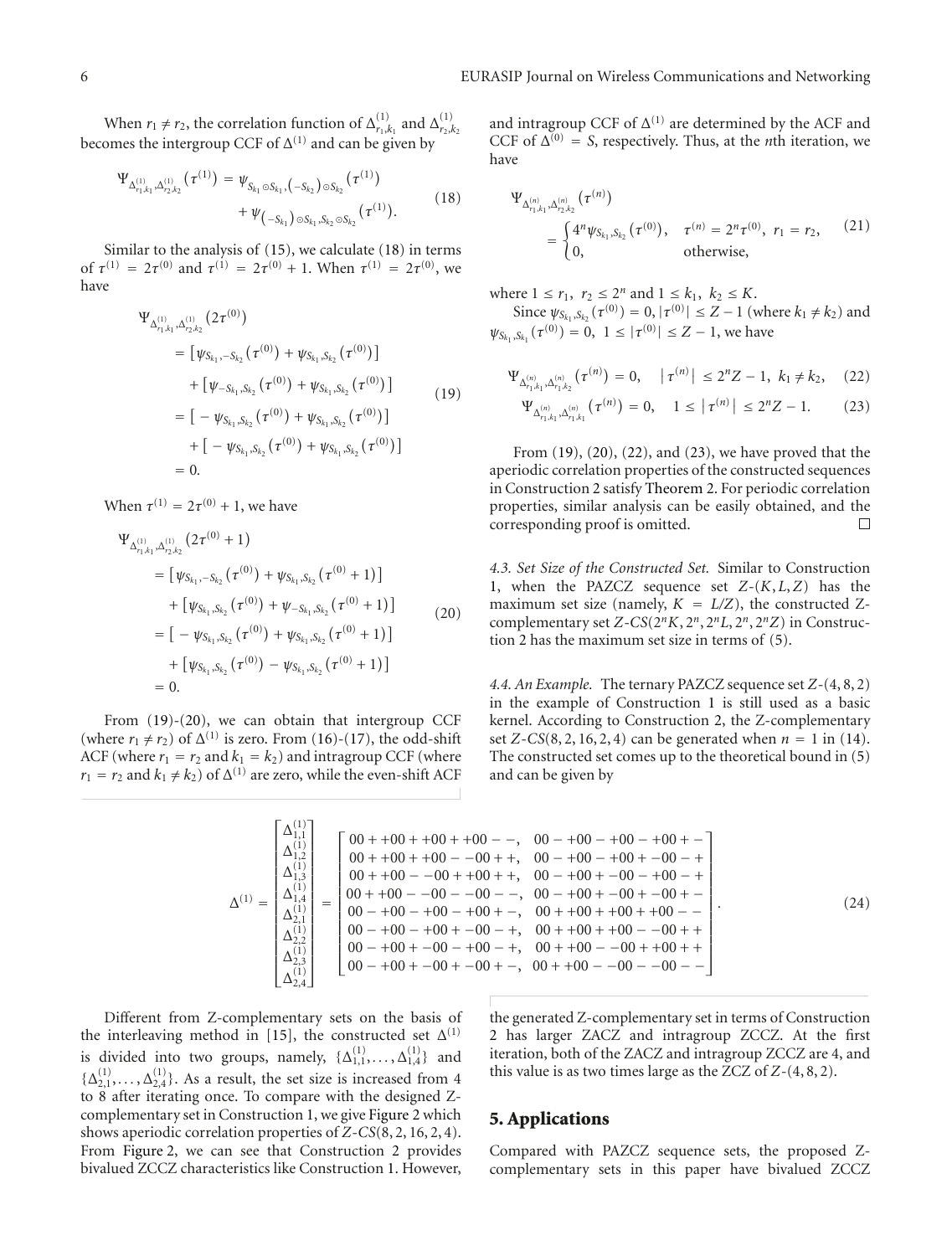

Figure 2: The distribution of aperiodic ACF and CCF values of Z-complementary set *Z*-*CS*(8, 2, 16, 2, 4). (a) ACF of Zcomplementary sequence  $\Delta_{1,3}^{(1)}$ ; (b) intragroup CCF of  $\Delta_{1,3}^{(1)}$  and  $\Delta_{1,4}^{(1)}$ ; (c) intergroup CCF.

characteristics. Then better correlation properties can be obtained, and wider applications can be considered. The constructed sequences can be used in IGC-CDMA systems [16] since IGC sequences also possess bivalued ZCCZ characteristics. In addition, when the flock sizes of Constructions 1 and 2 are fixed to be two, we can apply the generated Z-complementary sets to those systems exploiting GPC [11] and GPZ [14] sequences. By choosing a suitable PAZCZ set kernel and controlling construction parameters in Constructions 1 and 2, the designed sequences can be adapted to various requirements of the above systems.

It should be noted that sequences with ZCZ just for periodic correlation function, which are usually called ZCZ sequences, can be used as a basic kernel when some CDMA systems only need good periodic correlation properties. Compared PAZCZ sequences, ZCZ sequences have received more attention. Then one can have a wider choice to generate Z-complementary sets just with periodic ZCZ in terms of Constructions 1 and 2.

Since correlation functions of complementary sequences are based on a flock of element sequences jointly instead of a single sequence, these element sequences should be transmitted via different channels which are usually different carriers like the cases in [3, 4, 16]. Therefore, complementary sequences, such as IGC sequences and Z-complementary sequences, are more sensitive to frequency selective fading channel than mutually orthogonal ZCZ sequence sets which are unitary sequence sets. It actually becomes the main drawback in applications of complementary sequences to multicarrier systems.

### **6. Conclusions**

In this paper, two novel kinds of Z-complementary sets on the basis of a PAZCZ set are generated. As a basic kernel, the PAZCZ set affects significantly the ZCZ length and set size of the designed Z-complementary set, and it can be expanded by means of orthogonal matrix and the interleaving iteration. The proposed expansions of a PAZCZ set provide efficient and flexible ways to construct Z-complementary sets with bivalued ZCCZ characteristics.

#### **Acknowledgment**

This work was supported in part by the National Science Foundation of China (NSFC) under Grant no. 60872164.

### **References**

- [1] M. J. E. Golay, "Complementary series," *IRE Transactions on Information Theory*, vol. 7, no. 2, pp. 82–87, 1961.
- [2] H.-H. Chen and H.-W. Chiu, "Generation of perfect orthogonal complementary codes for their applications in interference-free CDMA systems," in *Proceedings of the 15th IEEE International Symposium on Personal, Indoor and Mobile Radio Communications (PIMRC '04)*, vol. 1, pp. 734–738, Barcelona, Spain, September 2004.
- [3] S.-M. Tseng and M. R. Bell, "Asynchronous multicarrier DS-CDMA using mutually orthogonal complementary sets of sequences," *IEEE Transactions on Communications*, vol. 48, no. 1, pp. 53–59, 2000.
- [4] H.-H. Chen, J.-F. Yeh, and N. Suehiro, "A multicarrier CDMA architecture based on orthogonal complementary codes for new generations of wideband wireless communications," *IEEE Communications Magazine*, vol. 39, no. 10, pp. 126–135, 2001.
- [5] P. Z. Fan and M. Darnell, *Sequence Design for Communications Applications*, John Wiley & Sons, London, UK, 1996.
- [6] P. Z. Fan, N. Suehiro, N. Kuroyanagi, and X. M. Deng, "Class of binary sequences with zero correlation zone," *Electronics Letters*, vol. 35, no. 10, pp. 777–779, 1999.
- [7] P. Z. Fan and L. Hao, "Generalized orthogonal sequences and their applications in synchronous CDMA systems," *IEICE Transactions on Fundamentals of Electronics, Communications and Computer Sciences*, vol. E83-A, no. 11, pp. 2054–2066, 2000.
- [8] H. Torii, M. Nakamura, and N. Suehiro, "A new class of zerocorrelation zone sequences," *IEEE Transactions on Information Theory*, vol. 50, no. 3, pp. 559–565, 2004.
- [9] D. Li, "A method for spread spectrum multiple access coding with zero correlation window," PCT/CN2000/000028, August 2001.
- [10] D. Li, "The perspectives of large area synchronous CDMA technology for the fourth-generation mobile radio," *IEEE Communications Magazine*, vol. 41, no. 3, pp. 114–119, 2003.
- [11] H.-H. Chen, Y.-C. Yeh, X. Zhang, et al., "Generalized pairwise complementary codes with set-wise uniform interference-free